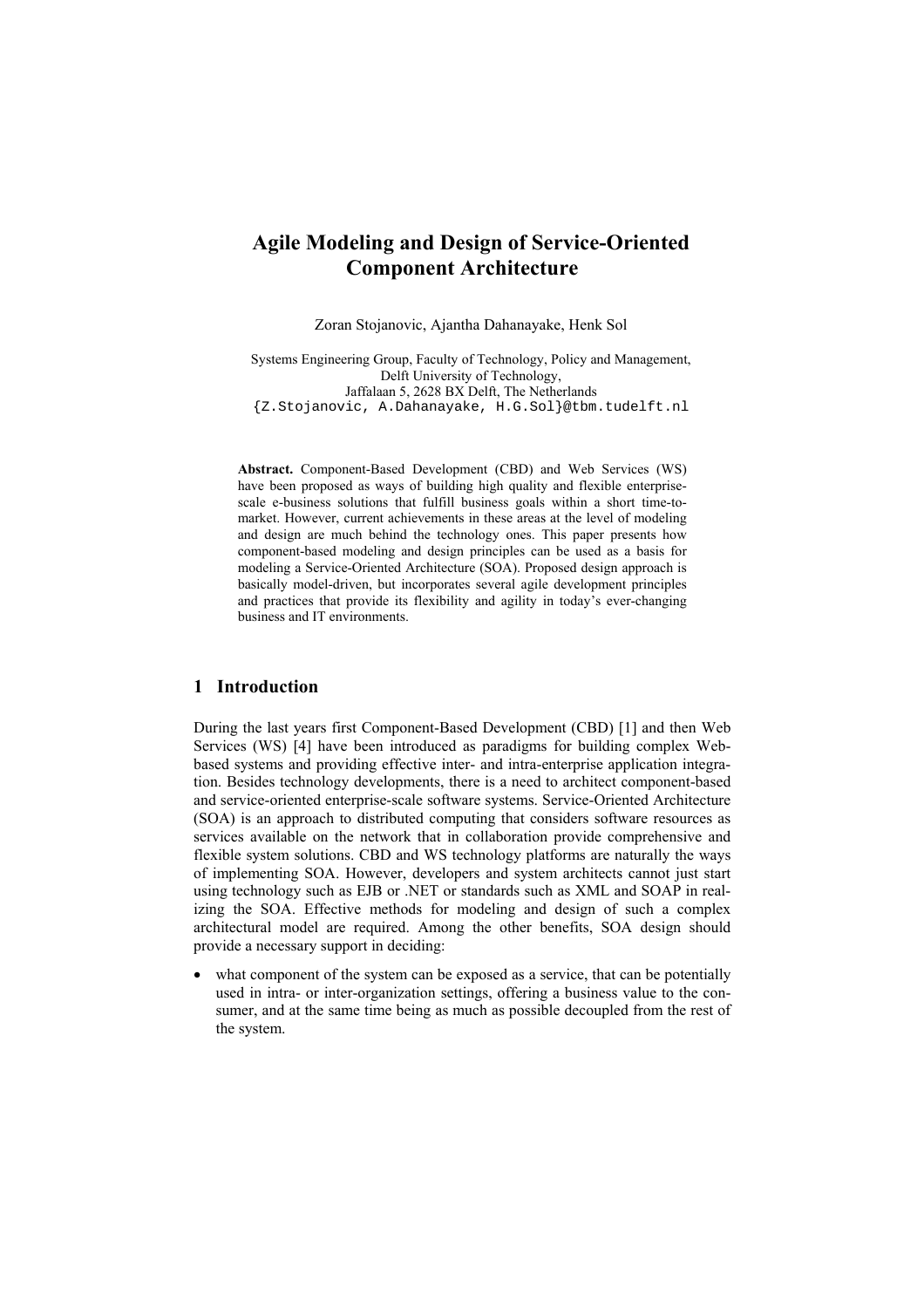what part of the system logical architecture can be realized by invoking a particular service over the Web, and how that part should interface with the existing organization's system solution.

The SOA modeling and design approach should provide a way of capturing given business requirements in the platform-independent system architecture that can be further mapped into the particular implementation solution, providing effective bidirectional traceability between business concepts and implementation assets. This is the main idea behind the current Object Management Group's (OMG) Model Driven Architecture (MDA) [5]. On the other hand, due to ever-changing business, principles and practices of another development paradigm called Agile Development (AD) must be considered as well [3]. While both AD and MDA provide solutions for building flexible solutions under the high change rates and within short time-to-market, their targets and proposed mechanisms are quite dissimilar. Therefore the balance between the two must be made in order to use the benefits of both paradigms.

The aim of the paper is to propose a service-oriented component modeling and design approach organized around the concepts of services and components in the Service-Oriented Architecture. The approach provides a paradigm shift from components as objects to components as service managers that makes component concepts capable for modeling the architecture of collaborating and coordinating loose-coupled business-valued services. The approach is flexible and agile, providing the way of balancing business and IT concerns, and adopting changes from both sides.

## **2 Related Work**

SOA is an evolutionary, rather than revolutionary concept. A basis of SOA is the concept of a service as a functional representation of a real-world business activity meaningful to the end user and encapsulated in a software solution. Using the analogy between the concept of service and a business process, SOA provides that loosely coupled services are orchestrated into business processes that support organization's business goals. Components and services modeled in implementation-independent way represent an abstraction layer between business and technology. Business goals, rules, concepts and processes are captured by components and services at the specification level that are further mapped to technology artifacts providing effective bidirectional traceability between business and technology. The representation of the building blocks of SOA in a conceptual way provides the level of communication and understanding that is above the level of XML-based languages such as Web Services Description Language (WSDL) [8]. This is particularly important for providing common understanding and effective communication among the project stakeholders.

The natural starting points for SOA modeling and design are component-based and interface-based concepts and techniques, as well as the standard UML as a modeling notation. The current version of the UML (version 1.5) still treats components mainly as implementation units, rather than the main building blocks of the logical system architecture (although there are some improvements in that direction from the version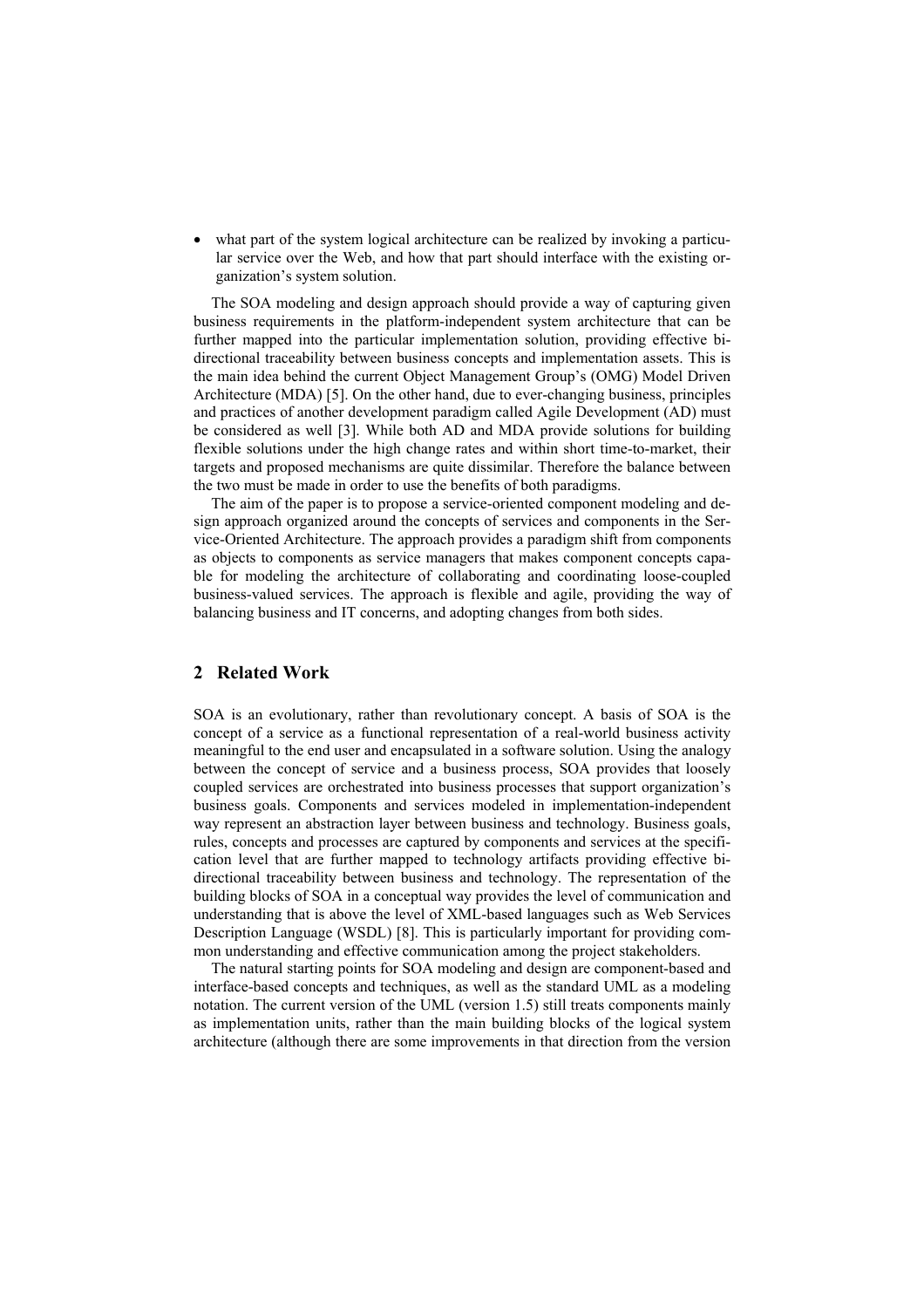1.3) [6]. An improved support for components has been promised for the next major revision of the UML (version 2.0) scheduled for this year.

On the other hand, classical CBD methods do not provide thorough support for business-level concepts and services within the SOA [1]. Their focus is mainly on finer-grained components that closely map the underlying entities such as Customer, Order, and Product, rather than on larger-grained, business value added services and components as required by SOA. By treating components as binary-code packaging artifacts during implementation and deployment and as larger-grained business objects during analysis and design, these methods are not well equipped for modeling loosely coupled coarse-grained service-based components that offer business meaningful services organized in the SOA. Moreover, by defining a number of modeling artifacts as well as a complex and prescriptive way of using them proposed methods are often heavyweight and not flexible and adaptable enough to fit into agile business environments of today. A SOA modeling approach must be business service-driven rather than data-driven with strong requirements for modeling service interaction, coordination and dependencies at different levels of granularity. The collaboration and coordination of service components become as important as components themselves.

Therefore a SOA modeling and design approach should be naturally based on standard practices of component-based and object-oriented (OO) paradigms integrated with business process and workflow design concept and techniques. Business and system modeling and design are, more than ever before, integrated around the same set of service concepts and solutions.

#### **3 Service-Based Component Concepts**

Components were first introduced at the level of implementation and deployment through the component implementation models such as CORBA Components, Sun's Enterprise Java Beans, and Microsoft COM+/.NET. They have been defined as packages of binary and/or source code that can be deployed over the network nodes. Just recently components have become important analysis and design artifacts in creating logical system architecture.

On the other hand, Web services are self-contained self-describing, modular units providing location independent business or technical services that can be published, located and invoked across the Web. They are natural extension of component thinking. From a technical perspective the web service is essentially an extended and enhanced component interface constructs. Web services, as components, represent black-box functionality that can be reused without worrying about how the service is implemented.

While the component technology has been rather proprietary (divided basically into two camps - Microsoft and Java-community), Web services have provided standards and protocols for interoperability of loose-coupled software constructs across the Internet. Although these technology achievements such as XML, SOAP and UDDI are necessary for enabling true interoperability, the way of designing a system has not been changed. The basic design philosophy is still founded around compo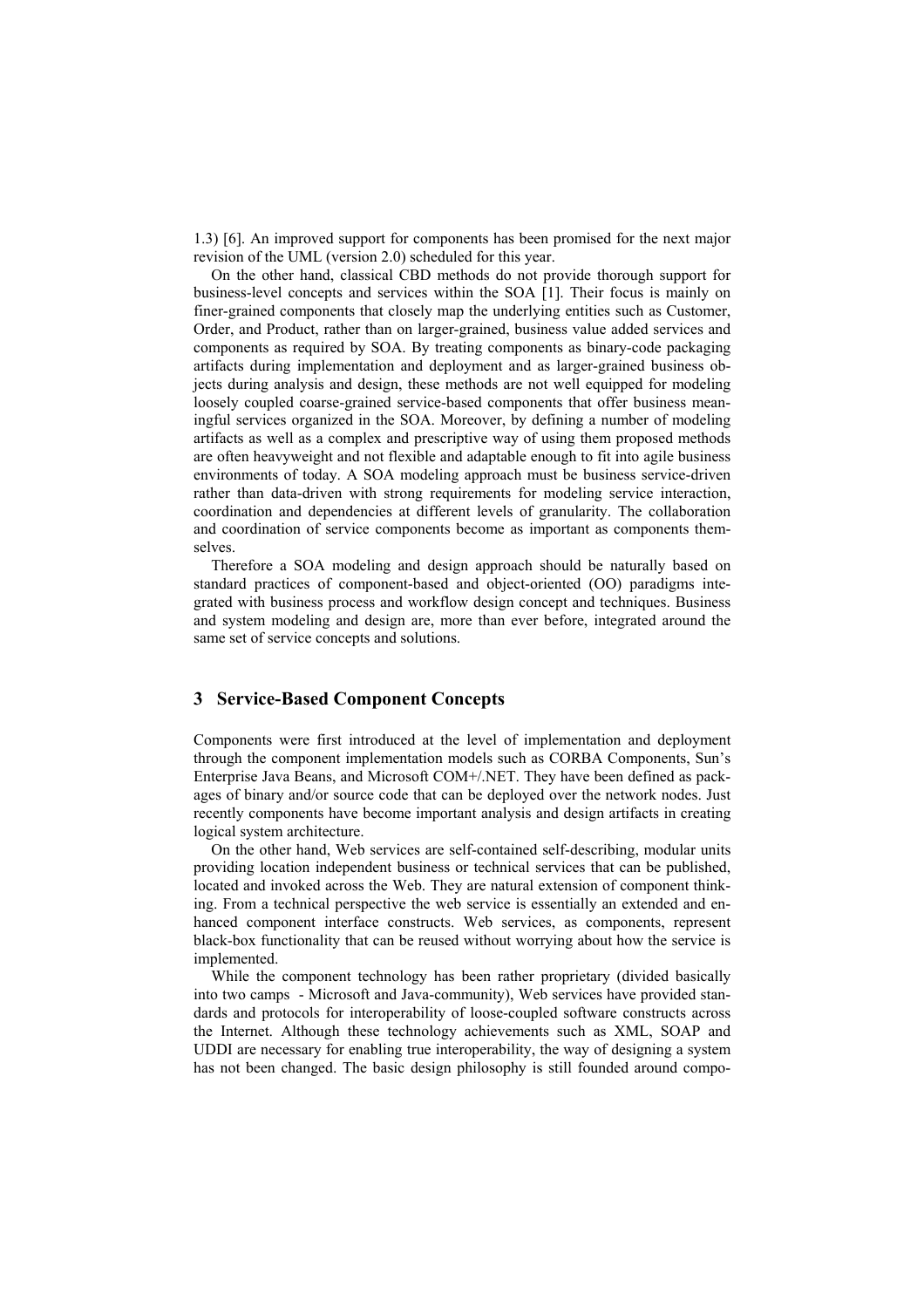nent-based design techniques such as interface-based design, black-box modeling, design patterns, design by contract, dependency modeling etc. Therefore the component design concepts are a solid foundation of an approach for designing serviceoriented architecture. While the classical objects in Object-Orientation are at too low level of granularity to be considered as a basis for defining Web services, largergrained service-based business components represent a perfect mechanism for designing services in a SOA.

For the purpose of modeling the main building blocks of SOA we introduce the concept of *service component*. A service component is a self-contained service-based building block. It delivers services to its environment through the contract-like interface that abstracts its internal realization. Services can differ in granularity (coarse or fine-grained) and nature (provides a transformation, computation or information). Component collaborates with other service components in the single application space or across the Internet to provide a higher-level goal.

The service component meta-model can be divided into two parts. First part defines the basic concepts describing the very nature of a service component. At first place a component can be defined through the three basic aspects:

- Context (environment) inside which the component exists.
- Contract that is defined according to the component role in the context and that the component guaranties to fulfill.
- Content (interior) of the component that represents a realization of the component contract.

A component does not exist in isolation; it fulfils a particular role in a given context and actively communicates with it. A component participates in a composition with other components to form a higher-level component. At the same time every component can be represented as a composition of lower-level components. A component must collaborate and coordinate its activities with other components in a composition to achieve a higher-level goal. Well-defined behavioral dependencies and the coordination in time between components are of a great importance in achieving the goal.

The second part of the component meta-model defines the basic elements of the component contract as the main aspect of a service component. Component contract concepts represent the complete information about the component necessary for its consumer to use it without knowing its interior. This is an enriched and enhanced basic interface construct that now contains all the information about the component (or service) that must be known by its context in order to make use of it. In this way a component interface goes beyond simple operations' signatures to become a real business contract between a component as a service provider and the context as a service consumer. The following are the contractual concepts of a component:

- Component identification
	- Unique name in the naming space or identifier, the goal and purpose of a component (service).
- Component behavior
	- Operations (actions) provided and required,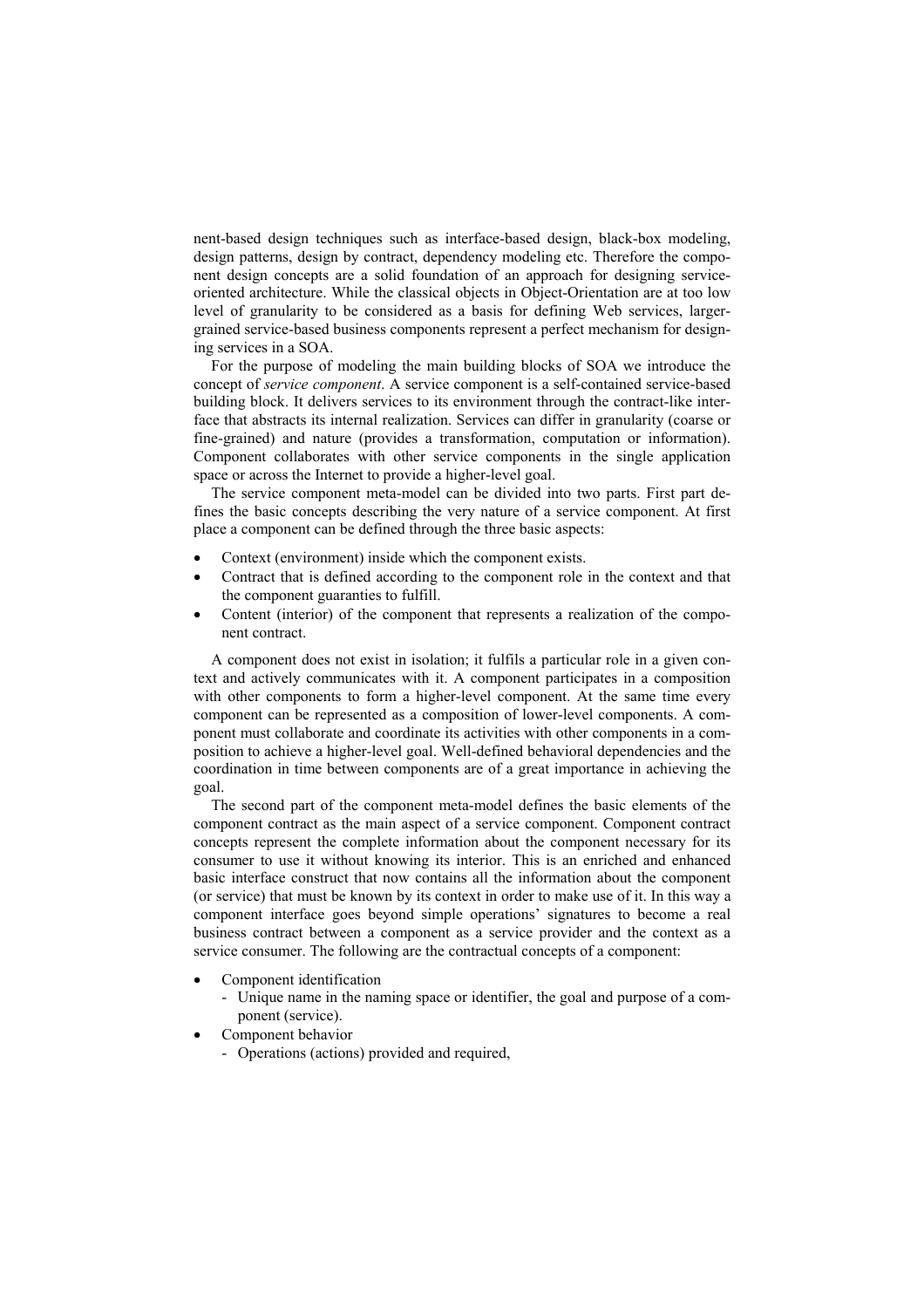- Pre-conditions and post-conditions defined on these operations,
- Events published and subscribed,
- Coordination of operations and/or events to provide a higher-level behavior.
- Component information
	- Information types that the component uses or handles (not necessarily stores) mostly as parameters for services and operations the component provides and requires,
	- Invariants and constraints on these information objects.
- Configuration parameters
	- Parameters defined by the component that can adapt its contract to fit into possibly new requirements coming from the context, such as required Quality of Service (QoS), location in space, location in time, consumer profiles, etc.
- Non-functional parameters
	- Parameters that characterize the "quality" of component behavior in the context, such as performance, reliability, fault tolerance, priority, security etc.

The component contract can be fully specified using different mechanisms, from natural language to formal specification language and to XML-based language if we want a machine-readable specification of a component. On the other hand the component contract can be implemented using different implementation tools and techniques to provide the life of the component in the world of bits.

# **4 SOA Modeling Approach**

Complexity of distributed enterprise systems raises the need for using the separation of concerns in specifying system architecture. Therefore, we use as underlying frameworks both OMG's MDA and ISO standard Reference Model of Open Distributed Processing (RM-ODP) [7] for defining the three architectural models that represent logical layers of our service-oriented component architecture:

- Business Architecture Model (BAM) a model of the system as collaboration of components and services that offer business value.
- Application Architecture Model  $(AAM)$  a model of the system that shows how business components and services are realized by the collaboration of finergrained components and services.
- Implementation Architecture Model (IAM) a model of the system that shows how business and application components and services can be realized using a particular implementation platform.

The BAM roughly corresponds to ODP Enterprise Viewpoint, AAM to ODP Computational Viewpoint, and IAM to Technology Viewpoint. Distribution concerns in the ODP described by the Engineering Viewpoint, and information semantics and dynamics in the ODP described by the Information Viewpoint are not treated separately in our application framework then integrated throughout all three architectural models. Thus distribution can be considered as business components distribution (virtual enterprises, legacy assets, web services), application distribution (logical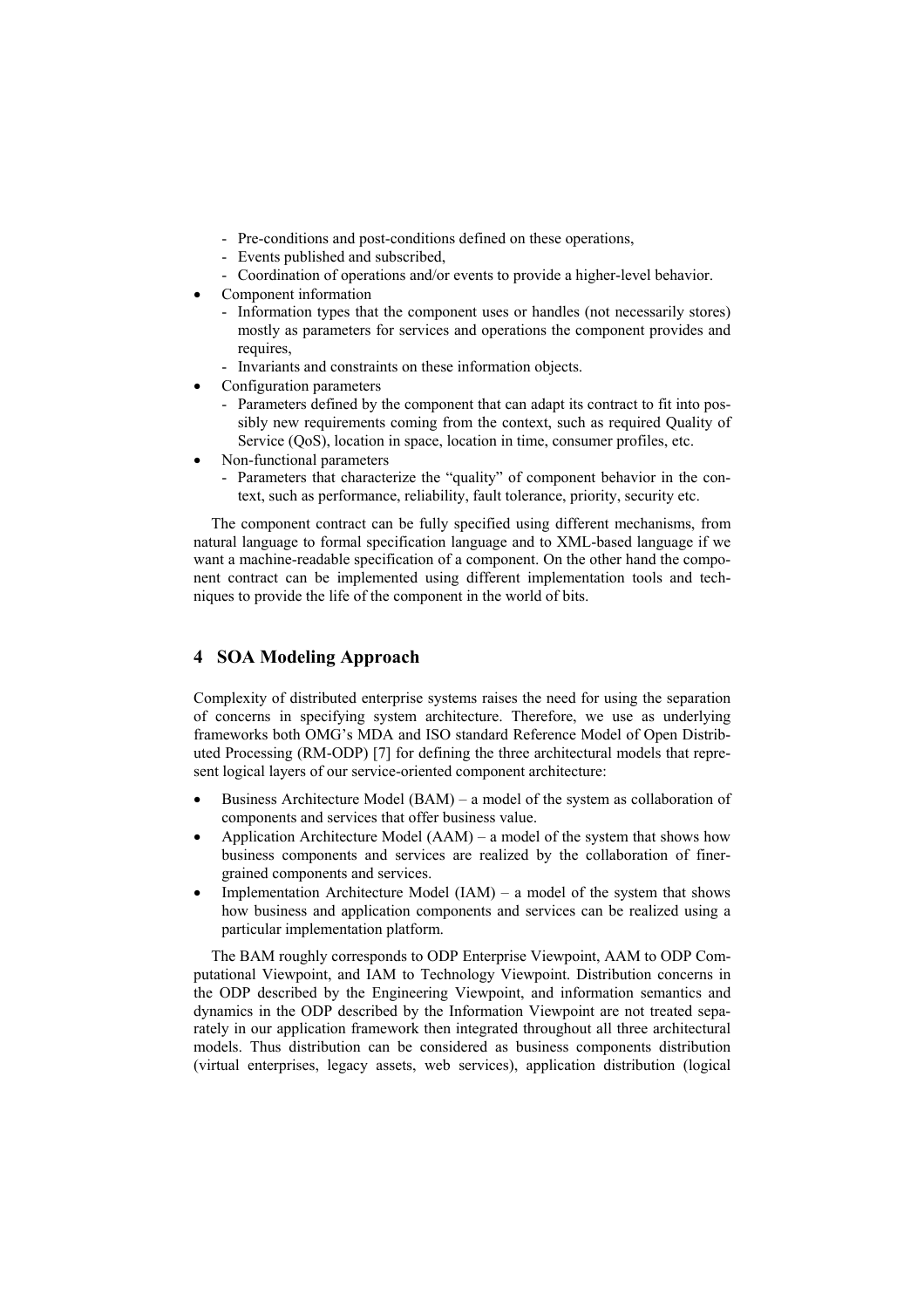distribution tiers) and implementation distribution (support by the particular middleware). Similar to this, a conceptual information model is defined in the BAM, a specification information model is fully specified in the AAM, and the ways of permanent data storage are considered in the IAM. The Figure 5 shows our architectural modeling framework.



**Fig. 1.** Architecture Modeling Framework

The BAM and AAM actually represents two levels of abstraction of a serviceoriented MDA's Platform-Independent Model (PIM), while the IAM describes a service-oriented Platform Specific Model (PSM) for a particular technology platform. By focusing on two basic component stereotypes – Business Service Component and Application Service Component, we can define two levels of a Platform Independent Model. The first PIM level defines how business process is supported through contractual collaboration and coordination of service-based business components. The second level "opens" black-box business components and defines how their interior design is realized through collaboration and coordination of finer-grained application components and services. By defining all three models in a consistent manner, the whole system is specified and ready for implementation. The best result is achieved using constant iteration and small increments during design, as suggested by agile development principles.

The main goal of the BAM is to specify the behavior of the system in the context of the business for which it is implemented in terms of collaborating and coordinating chunks of business functionality represented as business service components. BAM starts with the following models: activity model that shows the flow of activities in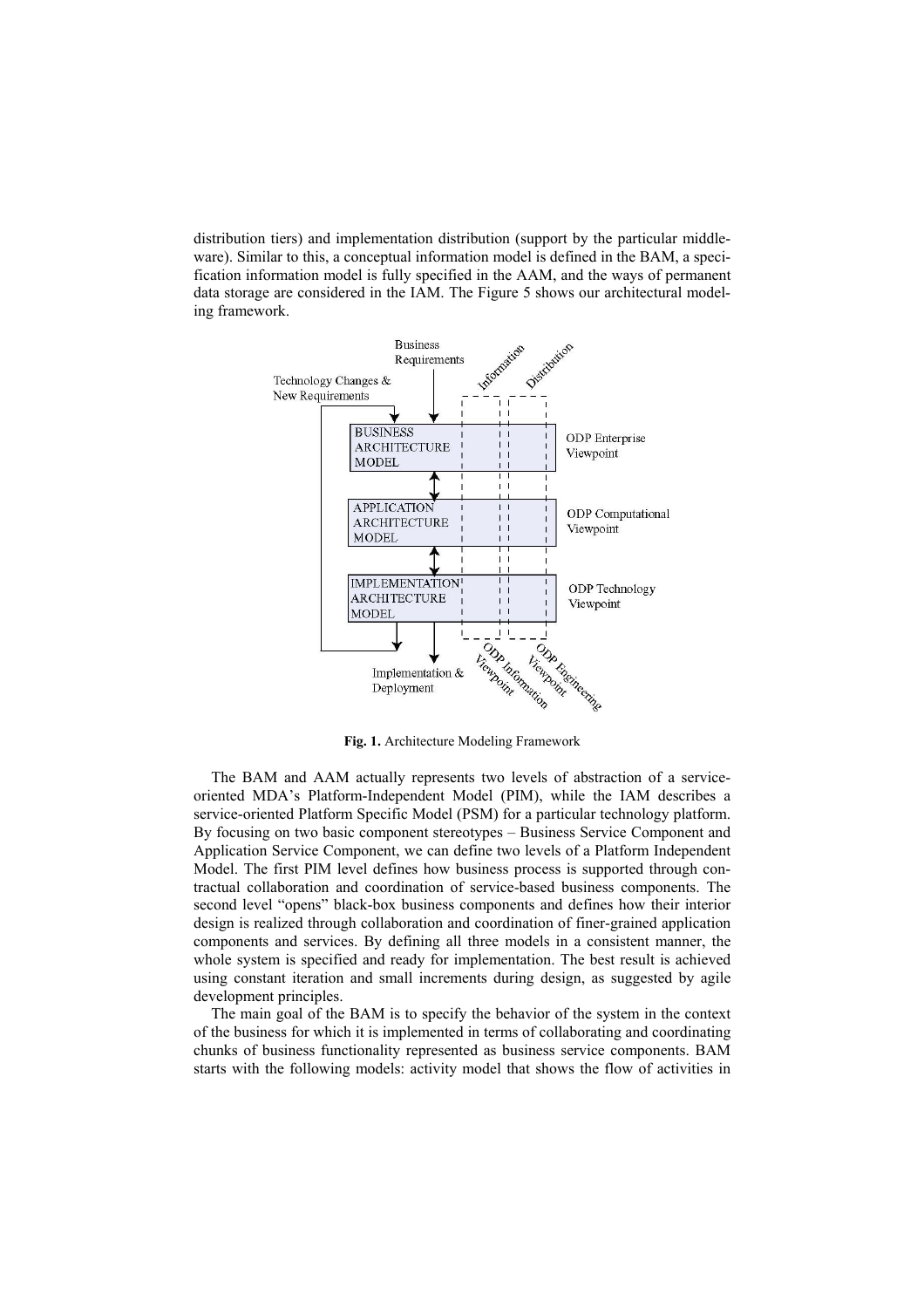the system, use case model and domain information object model. Based on use cases that fulfill business user goals (i.e. that correspond to Elementary Business Processes [2]) we define business services that system should provide, as well domain information objects used by these services. For each use case (and a service that supports it) the use cases that precede it, follow it, perform in parallel with it or be synchronized in other way with it should be defined, Figure 2. Furthermore, for each use case its superordinate and subordinate use cases should be defined providing a hierarchy of use cases, i.e. business goals. This can be illustrated using an activity diagram with use cases as action states of the diagram, or a sequence diagram enriched to express the action semantics (sequence, selection, loop, fork/join, etc.) with the use cases on the horizontal axis of the diagram. Domain information types are cross-referenced with the use cases defining, for each use case, what information types are needed for its performance.



**Fig. 2.** The example of the relation  $\leq$  precede>> between use cases

Services that support given use cases can be specified in two ways:

- in an agile-like manner using Service-Responsibility-Coordination (SRC) cards, Figure 3, as a variant of a CRC (Class-Responsibility-Collaborator) cards,
- by using more formal specification mechanisms derived from the use case specification template [2].



**Fig. 3.** Service-Responsibility-Coordination (SRC) Card

Main elements of the SRC card are:

- Service its name reflecting its goal, purpose and scope.
- Responsibility description of its behavior preferably through lower-level services or activity steps it provides together with information objects that should be used by the service as some kind of parameters.
- Coordination what services (events) precede or trigger this one, what services should follow this one, or what events should be emitted; furthermore what are eventual subordinate services and a superordinate service of this one.

By using the set of different business and technical criteria, such as semantic cohesiveness, shared data objects, market value, reusability potential, existing assets, etc.,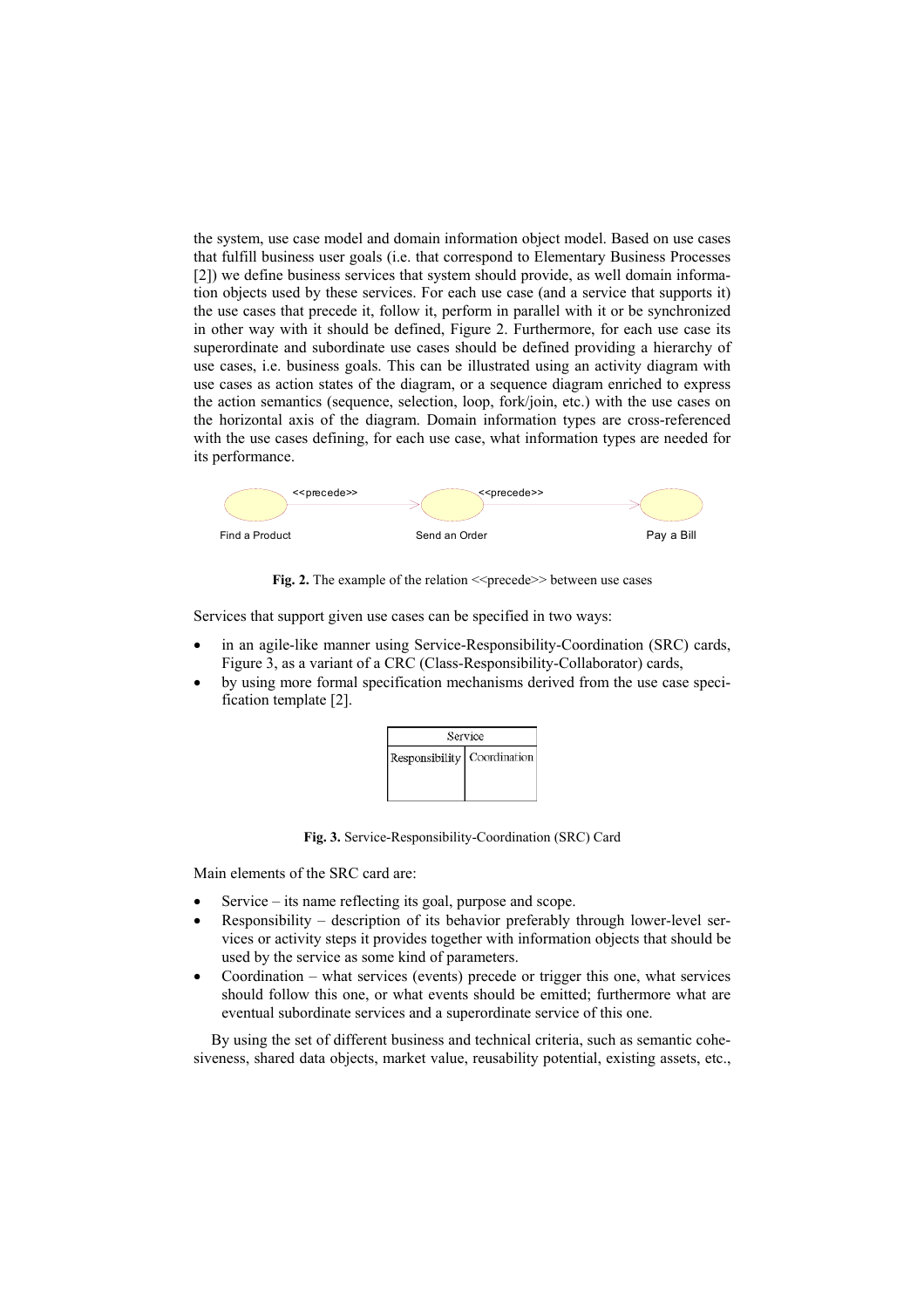identified services are allocated to Service Cluster Units, which represent blueprints for business service components of the system. Again, business service components can be specified in a more formal contract-based manner, or, if the nature of the project suggests, in more agile way using Component-Responsibility-Collaborator-Coordination (CRCC) cards as another variant of classical CRC cards. Collaboration and coordination of business service components that form the system can be represented using the component stereotype of the sequence diagram enriched to express control flow mechanisms. Information about that is derived from the relationships among use cases that particular business service components support. The relations among the concepts of business components, services and business goal-oriented use cases are shown in Figure 4.



**Fig. 4.** Conceptual relations between business components, services (operations) and use cases

The goal of the AAM is to define how interior of business service components is realized in terms of collaboration of lower-level application components and services that do not provide a direct business value. There can be different types of application service components:

- Services that communicate with the business service component consumers by transferring their requests to the form understandable to the business logic and back. They should hide potentially different service consumers from business service logic.
- Services that provide some computation or data transformation logic;
- Services that represent contact points for information about business entities used by the given business component.
- Data access and data handler service components that hide variety of data storage formats from the business service logic.
- Service components that support included and extended use cases of the use case(s) realized by the given business service component;
- Coordination manager that coordinates other application service components inside the business component;
- Event manager component that manages the event subscription and notification mechanisms in an event-driven environment;
- Business rule manager component that handles business rules captured by the given business service component and maps these rules to pre-conditions, postconditions, invariants, coordination conditions and other constraints defined on the component behavior and structure.

The result of the AAM is complete, fully specified, component-oriented platformindependent model that should be further considered for implementation on a particular technology platform. Functionality offered by a Business Component can be exposed as both inter- and intra-enterprise Web service in a SOA. On the other the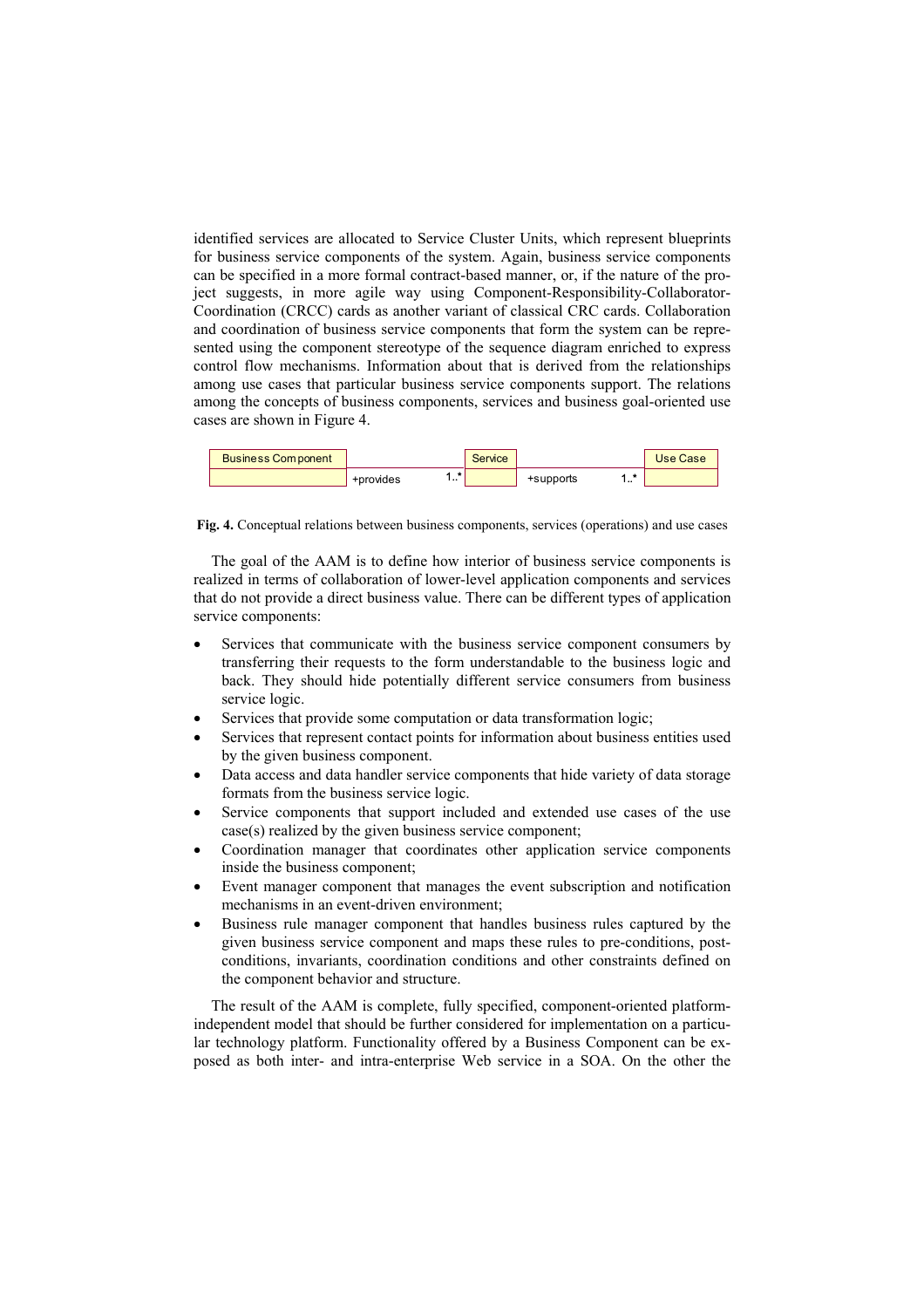services offered by an Application Component can be also used as Web services, but mainly internally to the enterprise.

IAM uses the complete business-driven component-based distributed system architecture specified through the previous models, and translates them to platformspecific models according to the chosen target implementation platform. To provide further flexibility of the architecture models we propose a technique called component refactoring which aims at reallocating and rearranging sub-components or subservices of the component being addressed, while preserving its contractual behavior, analog to code refactoring used in agile development [3]. Application components are normally implemented using implementation components, language objects/classes or other programming constructs. Application Components can be directly or indirectly instantiated (addressable) depending on their granularity. On the other hand, Business Components are implemented as a composition of software constructs that realize their sub-components (in which case they are indirectly instantiated), or can be used as already built third-party software units, such as wrapped legacy assets, Web services or COTS components (in which case they are directly addressable in a general sense).

#### **5 Conclusion**

The SOA modeling arises certain requirements on top of the standard OO and CBD modeling methods. Therefore, straightforward applying of existing UML and CBD concepts for the purpose of modeling the SOA, although a good starting point, is not a feasible approach. The UML component concept as a natural basis for SOA modeling is still mainly implementation-related, while popular CBD methods are mainly focused on finer-grained entity-driven components. Due to the business-driven character of SOA, a proper modeling approach should combine component-based and object-oriented (OO) modeling concepts on one side with activity and workflow modeling mechanisms on the other side.

This paper presents a business-driven agile approach for modeling component- and service-oriented architecture. The approach provides a paradigm shift from components as objects to components as service managers. In this way the approach is capable of modeling the system architecture representing a contract-based collaboration and coordination of components and services. Since components and services are identified based on business requirements, goals and rules, then fully specified inside the logical system architecture and implemented using advanced CBD and WS technology, the approach provides bi-directional traceability between business concepts and implementation artifacts. The approach is basically model-driven but incorporates certain agile development concepts, principles and practice (e.g. cards, refactoring, user involvement) making an effective combination between the two in order to achieve the goals of adaptable process and solution, high-quality and on-time development products that closely reflect business goals and needs. The approach makes use of standards OMG MDA and RM-ODP to provide iterative and incremental architectural modeling and design through different architecture abstraction levels pro